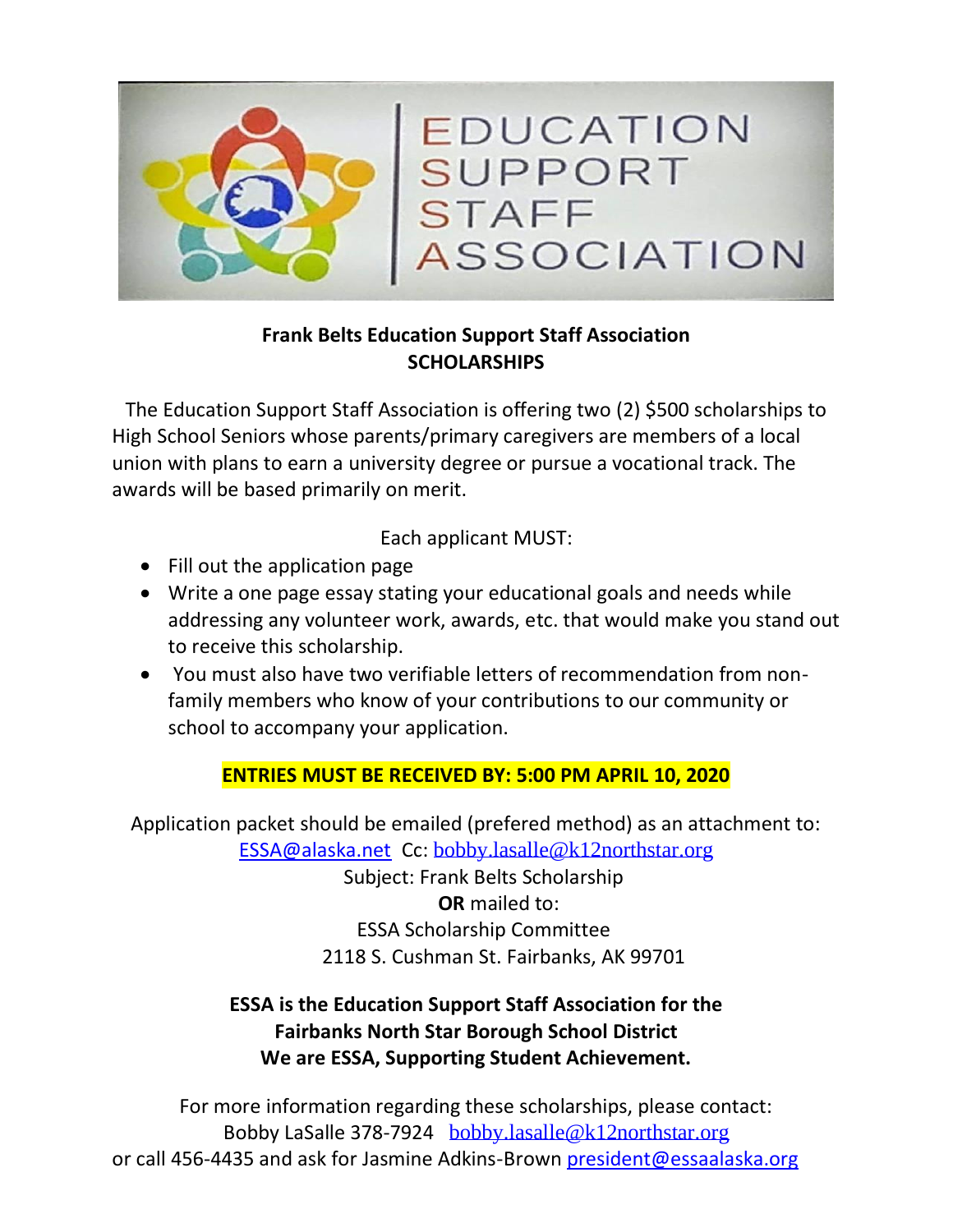

#### **Frank Belts Memorial Scholarships**

The Frank Belts Memorial Scholarship is sponsored by the **Education Support Staff Association** and is available to two Fairbanks North Star Borough High School seniors with plans to earn a University degree or pursue a vocational track. A \$500.00 scholarship grant will be awarded to one person for each of the following: University Degree Vocational School Track

#### **Frank Belts Day**

Mayor Jim Sampson declared January 7, 1993 as **Frank Belts Day**. Frank was awarded this distinction because of his tireless efforts on behalf of the Education Support Employees of the Fairbanks North Star Borough School District and the entire state of Alaska. He was instrumental in achieving the legal right to bargain for the education support personnel state-wide, was a founder of the Interior Public Employee Coalition, an unwavering supporter of the Fairbanks labor community and Democratic Party.

Frank Belts lived in Alaska from 1978 until his death in 1993.